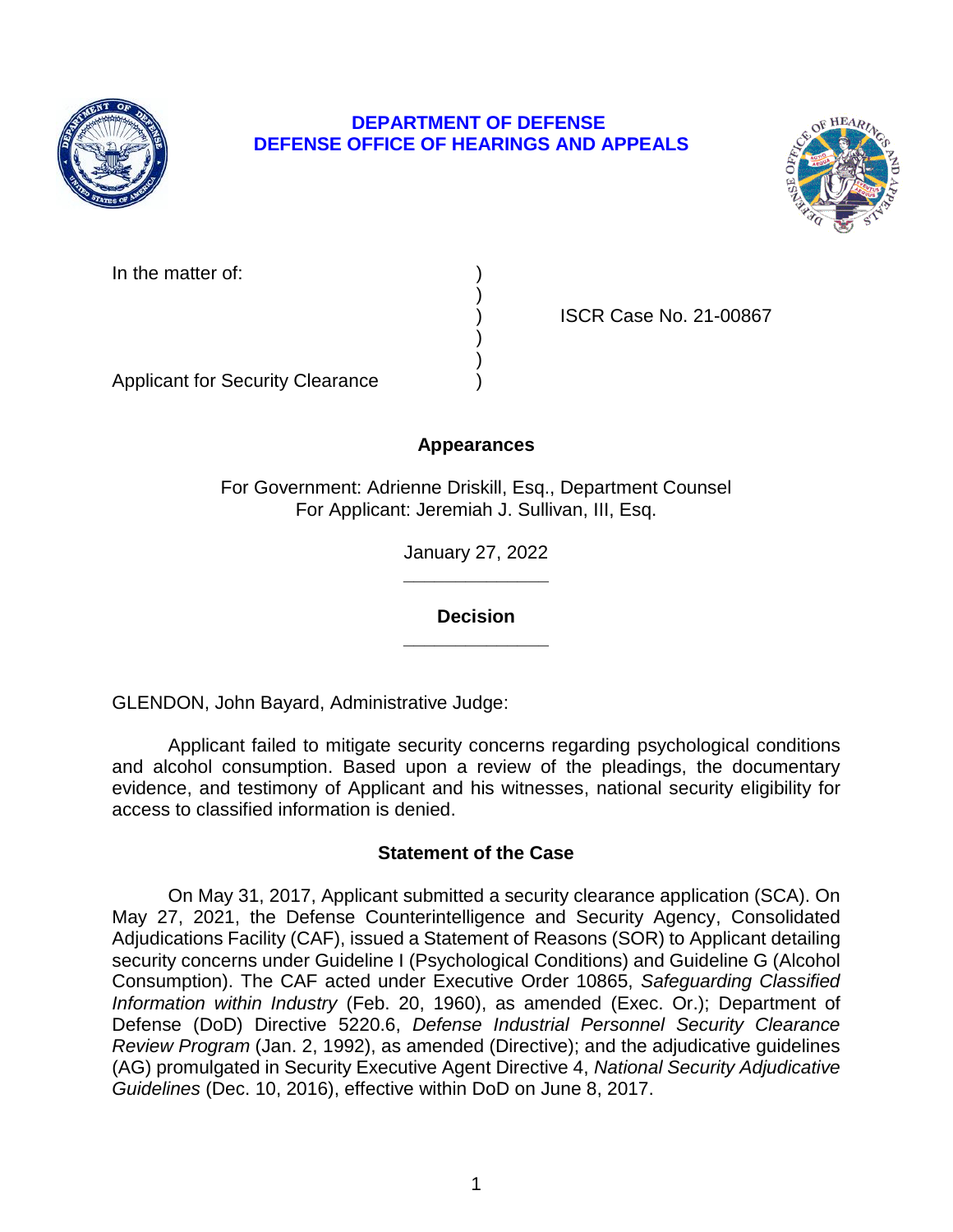six documents to his Answer, and requested a hearing before an administrative judge of the Defense Office of Hearings and Appeals (DOHA). On September 10, 2021, the case was assigned to me. DOHA issued a hearing notice on September 15, 2021, scheduling the hearing for October 18, 2021. On July 30, 2021, Applicant responded to the SOR in writing (Answer), attached

 I convened the hearing as scheduled. Department Counsel presented Government Exhibits (GE) 1 through 6. I marked the documents attached to Applicant's Answer as Applicant Exhibits (AE) A through F. Applicant and two witnesses testified. All exhibits were admitted without objection. DOHA received the hearing transcript (Tr.) on October 26, 2021. (Tr. at 15-18.)

## **Findings of Fact**

 Applicant's personal information is extracted from his SCA unless otherwise indicated by a parenthetical citation to the record. After a thorough and careful review of the pleadings, the hearing testimony, and the documentary evidence in the record, I make the following findings of fact.

Applicant is 43 years old. He enlisted in the U.S. Navy following his graduation from high school in 1996. He served in the Navy until 2005. He has worked as a mechanic for three U.S. Government contractors since 2006. He testified that he has never held a security clearance because he was never required to have one to access the military base at which he works. He now requires a clearance, and his current employer is sponsoring him to meet the requirements for base access. He has never married and has no children. In 2018, he purchased a home with the help of his parents, who live with him. (Tr. at 37- 39, 88.)

 Applicant has suffered from social anxiety since he was in high school. He began drinking alcohol when he was a senior in high school. He self-medicated with alcohol to try to control his anxiety. He has a history of drinking to excess followed by periods of sobriety. (Tr. at 41-42, 47-49.)

### **SOR Allegations**

 Applicant's psychological condition. In his Answer, Applicant admitted the allegations with explanations. The details regarding each of the allegations under this adjudicative **Paragraph 1, Guideline I** - The SOR sets forth five allegations regarding guideline (AG) are as follows:

**1.a Mental health treatment from June 2009 to about March 2010 –** By mid-2009, Applicant's anxiety "was out of control." He was drinking alcohol heavily at the time. He experienced additional stress due to an arrest for driving under the influence of alcohol (DUI) in November 2008 (SOR subparagraph 2.c). His relationship with his girlfriend was also causing him stress. From June 2009 to June 2010, he received outpatient mental health treatment for his anxiety. He was prescribed multiple medications for his condition.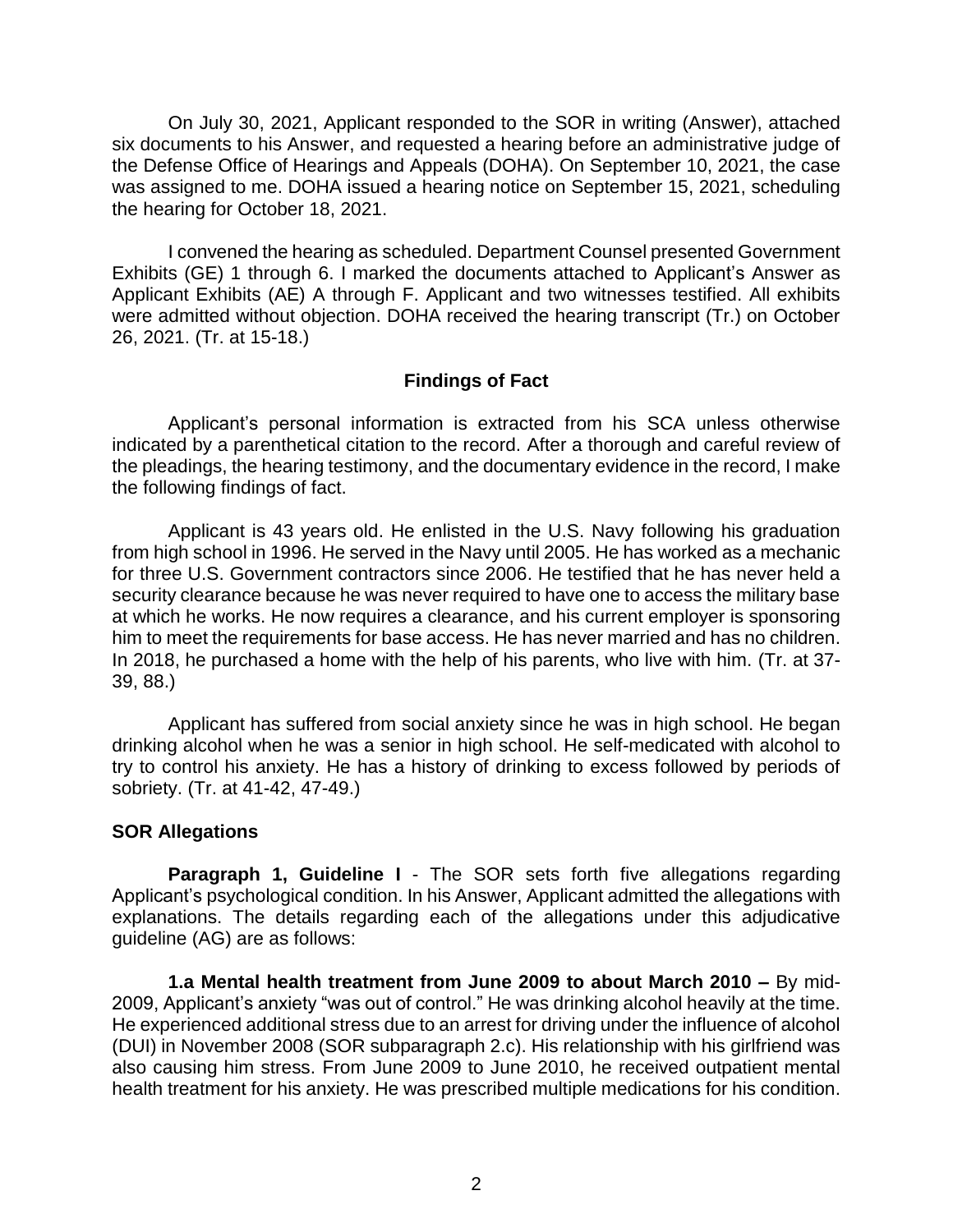His medical records note that he has a history of social anxiety disorder. (Answer at 2; Tr. at 48-49; GE 4 at 3; GE 6 at 20, 24, 29.)

 involuntarily hospitalized following an episode of anxiety and hallucinations. He reported time to self-medicate. Applicant was hospitalized after he searched in the area near his home looking for the sources of the voices. When he could not find them, he experienced called an ambulance. His therapist diagnosed Applicant with "depression/psychosis" and "alcohol induced psychosis." When his involuntary commitment terminated, he continued voluntary inpatient treatment for about a week. He then continued with outpatient treatment until February 2011. He was prescribed medications for depression, but he did not want to stay on the drugs. He testified that his therapist at the time agreed that he therapist due to his loss of insurance coverage because of a change of employers. At that **1.b Involuntary mental health treatment beginning in August 2010, following an episode of anxiety and hallucinations –** A couple of months later, Applicant was hearing "many voices" saying they will "kill him." He was using alcohol excessively at the suicidal thoughts and cut his arms several times. His roommate became concerned and should stop taking prescription drugs, and he did. He also stopped his treatment with his time, he was not drinking alcohol. (Tr. at 50-59; GE 4 at 3; GE 6 at 10, 15, 16.)

 **condition diagnosed as social anxiety –** Applicant continued without counseling or medication until July 2014. He does not recall why he sought mental health treatment at that time. He testified that he might have been having difficulties with co-workers. He also admitted that he had started drinking alcohol in early 2014. He decided to seek treatment for his social anxiety. He did not explain why he stopped this treatment in October 2014. As discussed below, he was arrested and charged with his third DUI in October 2014. He **1.c Mental health treatment from about July 2014 to October 2014 for a**  stopped his mental health treatment that same month. (Tr. at 56-60, 71; Answer at 3.)

**1.d Inpatient mental health treatment from March 2018 to April 2018 for alcohol detoxification and treatment for hallucinations –** From October 2014 to March 2018, Applicant received no mental-health treatment, although he participated in an 18 month court-ordered alcohol program as a result of his October 2014 DUI. For a period prior to March 2018, he resumed using alcohol to self-medicate. He was under stress at work due to an allegation made against him by a female co-worker. In March 2018, he voluntarily admitted himself into a treatment facility for alcohol detoxification because he realized he was drinking "a little too much" and was starting to hear voices again, though he testified that the voices were not as loud as in 2010. He remained hospitalized for seven days and then was referred to an outpatient program for aftercare. According to the records, he was diagnosed with alcohol use disorder and alcohol withdrawal. He testified, however, that his use of alcohol was never discussed when he was hospitalized. He testified that he was only treated for social anxiety. He was prescribed medications and saw his physician monthly for several months and then once every three months. He returned to working a night shift at his job, which helped relieve his social anxiety. He believed that he no longer needed the medications. He did not like how they made him feel. He testified that the drugs made him lose his motivation. (Answer at 3; Tr. at 61-66, 85; GE 4 at 4.)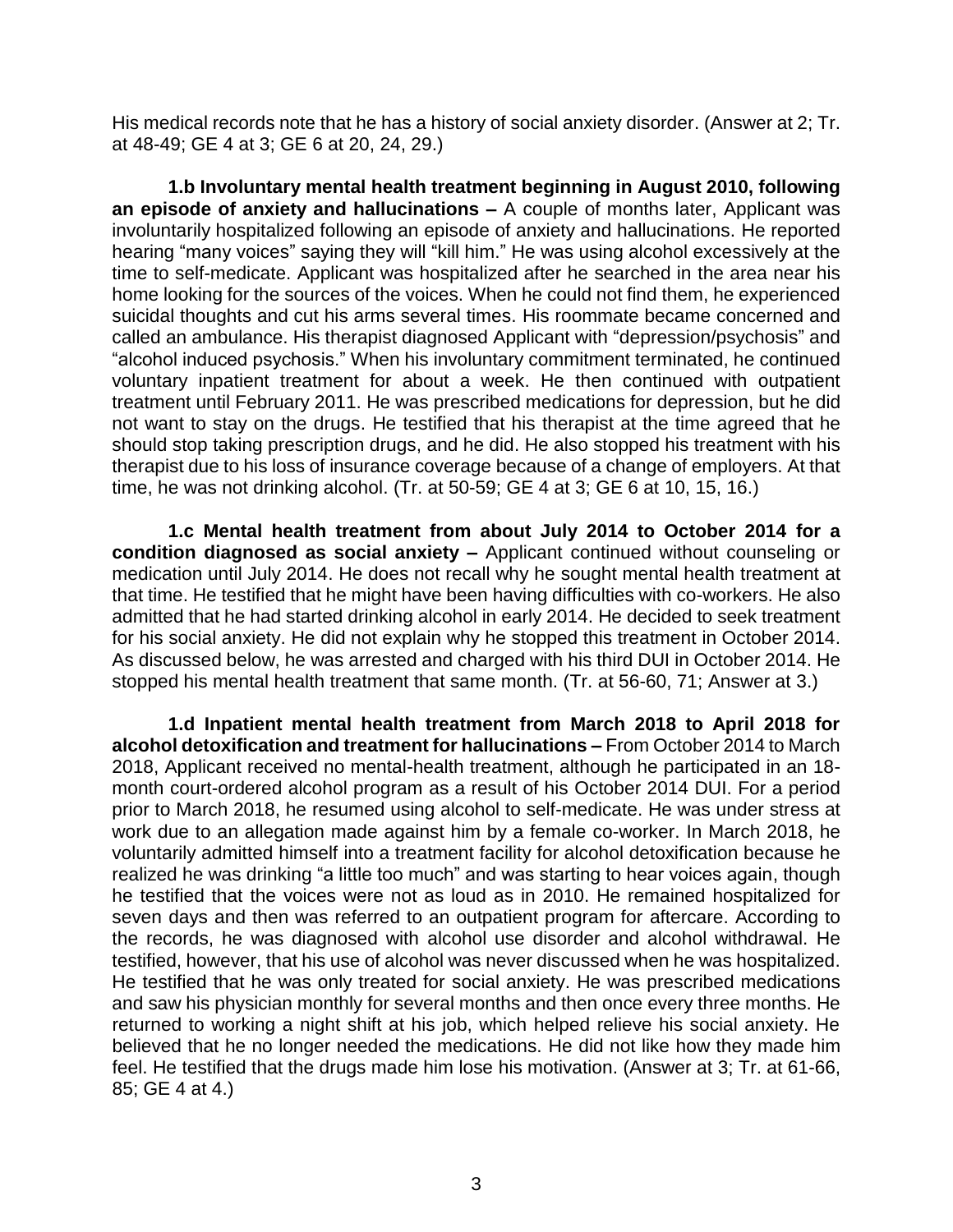Applicant stayed on the medications, though, until March 2020, the beginning of the Covid-19 pandemic and restrictions on certain activities. He testified that the Covid-19 restrictions in his state made it difficult for him to obtain his medications. He was feeling better so he did not "fight" to get the drugs. He did not want to take the drugs for his anxiety. He testified:

[W]hen you have anxiety, you're gonna get worked up at certain times and that's the only times you need that medication and that's the only - - you know, ideal medication, that would be the perfect time and it would just kick in and work and calm me down. But it does that constantly.

You take it every day so you're calm and even calmer when you are already calm, so there goes your energy.

### (Tr. at 76.)

 After he stopped taking his medication in 2020, he began drinking again. He would drink a beer or two at home with his father. He stopped drinking two or three months prior to the hearing. He started going to the gym about the same time. He has not sought any counseling for his anxiety. Now that he understands that his job is at risk without a clearance, he does not intend to drink alcohol. He is dealing with his anxiety as best as he can. He admitted that he was extremely stressed learning about the date of the hearing in this case. Without medication or counseling, he does not have a specific plan for dealing with future stressful situations that cause him anxiety. He does better now with his parents living with him and working a night shift when there are fewer co-workers around him. He testified that drinking alcohol is not a good solution to his anxiety, though in a moment of complete candor, he admitted that drinking helps temporarily after a day full of stress. He testified that it was not difficult for him to stop drinking in the past. He claimed that drinking is not an important part of his life. He further testified that if he cannot deal with his anxiety, he has no problem seeking help from a mental health counselor "as long as they're not trying to push medication." He also admitted that he has never been given the option to participate in extended periods of individual counseling for his mental health condition. (Tr. at 66-73, 86-92.)

**1.e November 2020 mental health evaluation by a licensed psychologist with a diagnosis of social anxiety disorder and alcohol use disorder, mild/moderate –** The CAF requested Applicant submit to a psychological evaluation in connection with his application for a security clearance. The evaluation by a licensed psychologist took place in November 2020. The psychologist diagnosed Applicant with social anxiety disorder and alcohol use disorder, mild/moderate. He noted that Applicant "has suffered from anxiety since adolescence, which has developed into a disorder." The psychologist noted in his prognosis that "medication treatment has largely been ineffective and [Applicant] had not exhibited a pattern of stability outside of working during the night shifts." The psychologist concluded his prognosis with the following opinion: "[Applicant's] judgment and reliability are clearly impacted by his diagnoses." Applicant offered no professional opinion about his mental health in response to the opinion of the Government's psychologist. Applicant's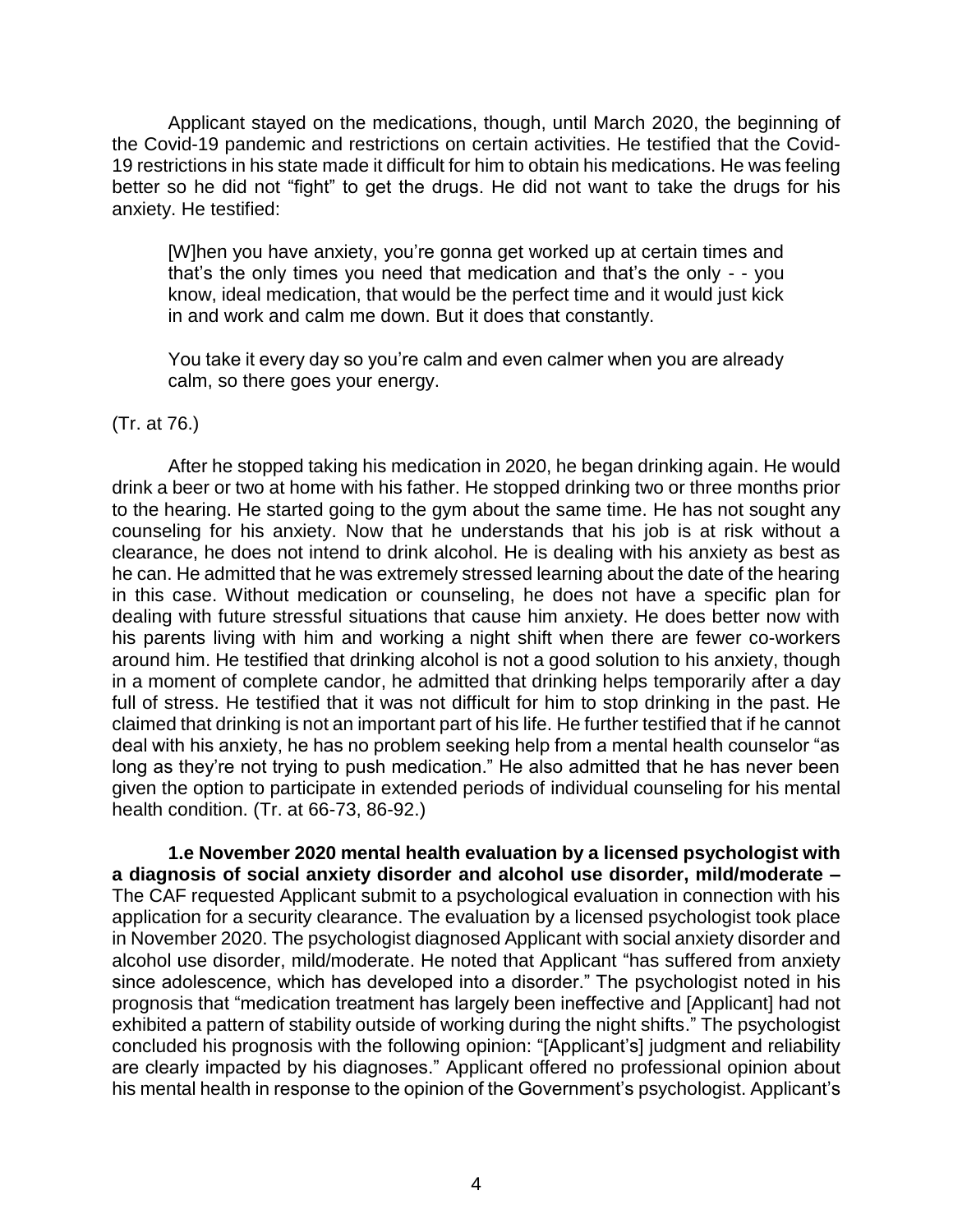counsel noted though that the Government's expert had not discussed Applicant's case with his work colleagues who know him well. (Tr. at 104; GE 6 at 4-6; Answer at 3.)

 Applicant's alcohol consumption. In his Answer, Applicant admitted the allegations, with **Paragraph 2, Guideline G -** The SOR sets forth seven allegations regarding one exception (SOR subparagraph 2.e), and provided additional information. The details regarding each of the allegations under this adjudicative guideline (AG) are as follows:

 **from 1996 to at least November 2020 –** Applicant began drinking alcohol on the day of his graduation from high school in 1996. He drank excessively and blacked out. After he enlisted in the Navy, he started binge drinking following his initial training when he was 19 or 20 years old. He continued on and off drinking, often to the point of intoxication, until two of three months prior to the hearing. He has also had extended periods of sobriety over the past 25 years, typically while he was participating in court-ordered **2.a Consumed alcohol, at times in excess and to the point of intoxication,** classes and while seeing a therapist. (Tr. at 66-74; GE 2 at 4-5; Answer at 4.)

 occurred in November 2002. His BAC was .15%. He was convicted and sentenced to attend an alcohol education class and six months of Alcoholics Anonymous (AA) meetings. Applicant was uncomfortable in the group setting of AA meetings, and he did not have a sponsor. He was also sentenced to five years of probation and fined. He completed all of the requirements of his sentence. (SCA at 32; Tr. at 75-76; GE 3 at 3; **2.b November 2002 arrested for DUI –** Applicant's first of three arrests for DUI GE 4 at 2; Answer at 4.)

 **2.c November 2008 arrested for DUI –** After the completion of his probation, Applicant was arrested again for DUI. His BAC was .24%. He was again convicted. The court sentenced Applicant to serve four days in jail and five years on probation. He was also ordered to attend an 18-month DUI program and AA meetings and was fined. His driver's license was suspended for one year. (SCA at 33; Tr. at 76-77; GE 2 at 5; GE 3 at 3; GE 4 at 2; Answer at 4.)

 **2.d October 2014 arrested for DUI –** Prior to his third DUI arrest, Applicant was drinking alone at his residence when his girlfriend arrived. He was drinking alcohol to relieve stress and anxiety. He had completed his probation from his second arrest. He had an argument with his girlfriend and left the home in his car. His vehicle hit a telephone pole and stopped. The police arrived and arrested him. He was convicted and sentenced to serve four days in jail, to attend an alcohol education program, and an 18-month counseling program. He was also ordered to attend AA meetings. He was again sentenced to serve five years on probation and was fined. He was on probation at the time he submitted his application for a clearance. (SCA at 29-31; Tr. at 77-78; GE 2 at 4; GE 3 at 4; GE 4 at 2-3; Answer at 4.)

 **2.e February 2015 arrested for DUI –** The FBI report for Applicant in the record information is incorrect and that he was not arrested for DUI a fourth time. The record lists a DUI arrest of Applicant on February 13, 2015. Applicant testified that this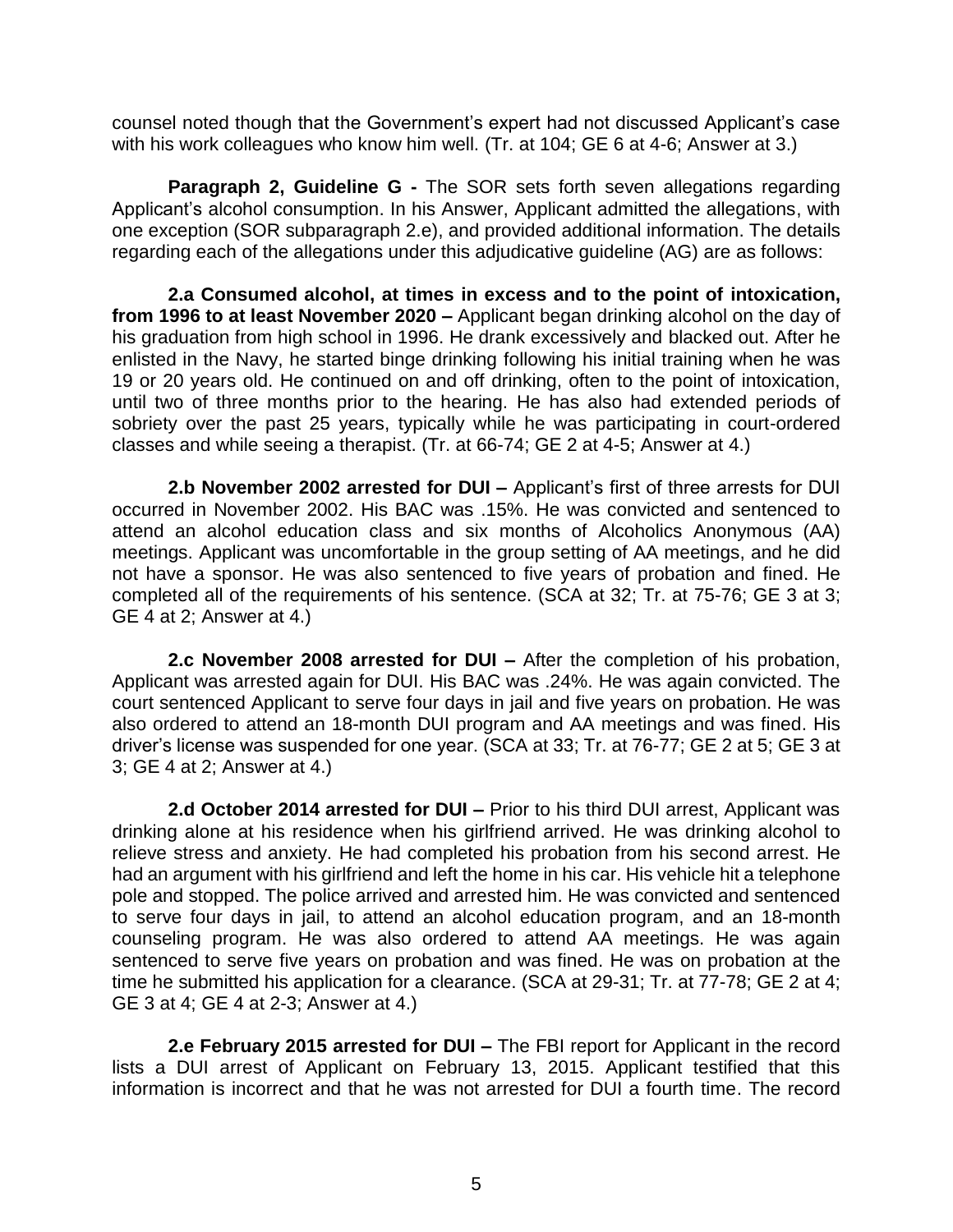contains no additional evidence to establish that the Government's evidence is correct. (Tr. at 78, 82-83; GE 2 at 4; GE 3 at 4; Answer at 4.)

 psychologist's diagnosis of Applicant included "alcohol use disorder, mild/moderate." In his Answer, Applicant's attorney wrote that Applicant "does not dispute his diagnosis and recognizes that the consumption of alcohol places his judgment and reliability at risk." The psychologist viewed Applicant's history of alcohol use as "likely a form of self- He noted Applicant's three DUI convictions and repeated periods of probation. In his though Applicant "recognizes that alcohol may have a deleterious effect on him." He wrote **2.f Subparagraph 1.e, above, cross-alleged under Guideline G –** As noted, the medication for his anxiety." He commented further that Applicant's "previous alcohol use was likely significant enough to warrant a 'severe' modifier," rather than "mild/moderate." prognosis, the psychologist concluded that Applicant continued to drink alcohol even further:

 [Applicant] continues to consume alcohol and while this may be a response to his heightened anxiety, it still places him at risk and likely hinders his engagement in treatment that could actually produce a sustainable effect. As such, [I] believe that [Applicant's] judgment and reliability are clearly impacted by his diagnoses.

(Answer at 5; GE 4 at 6.)

 **diagnosed as alcohol use disorder, as set forth in subparagraph 1.d, above –** In his July 2021 Answer, Applicant's attorney wrote that Applicant is committed to a life of sobriety. Applicant had advised the psychologist in November 2020 that he had reduced his drinking to weekends. He also reported that he no longer consumes stronger alcoholic drinks. The psychologist correctly noted that Applicant had advised the background investigator who conducted his security clearance interview in April 2018 that he would never consume alcohol again. In the investigator's interview report, Applicant stated that he has sought professional help to make sure that he does not drink again. Applicant also testified that he was never ordered by a court to remain sober and that sobriety was never a requirement of the DUI programs that he was required by three courts to attend. He stopped drinking on his own during the periods of the three mandatory DUI classes. **2.g Continued drinking of alcohol, notwithstanding treatment for a condition**  (Answer at 5; Tr. at 79-80; GE 2 at 4; GE 4 at 3.)

## **Mitigation and Whole Person Evidence**

 Since 1996, when he was a Navy enlistee, Applicant has performed the same or praised his work and dedication to his job as a civilian contractor for the military. They have never experienced any difficulties due to Applicant's consumption of alcohol or due to his mental health issues. He has always been reliable. Other co-workers noted in letters appearing in the record Applicant's positive attitude and commented that he effectively similar work. He is proud of his skills and work ethic. His current and former supervisors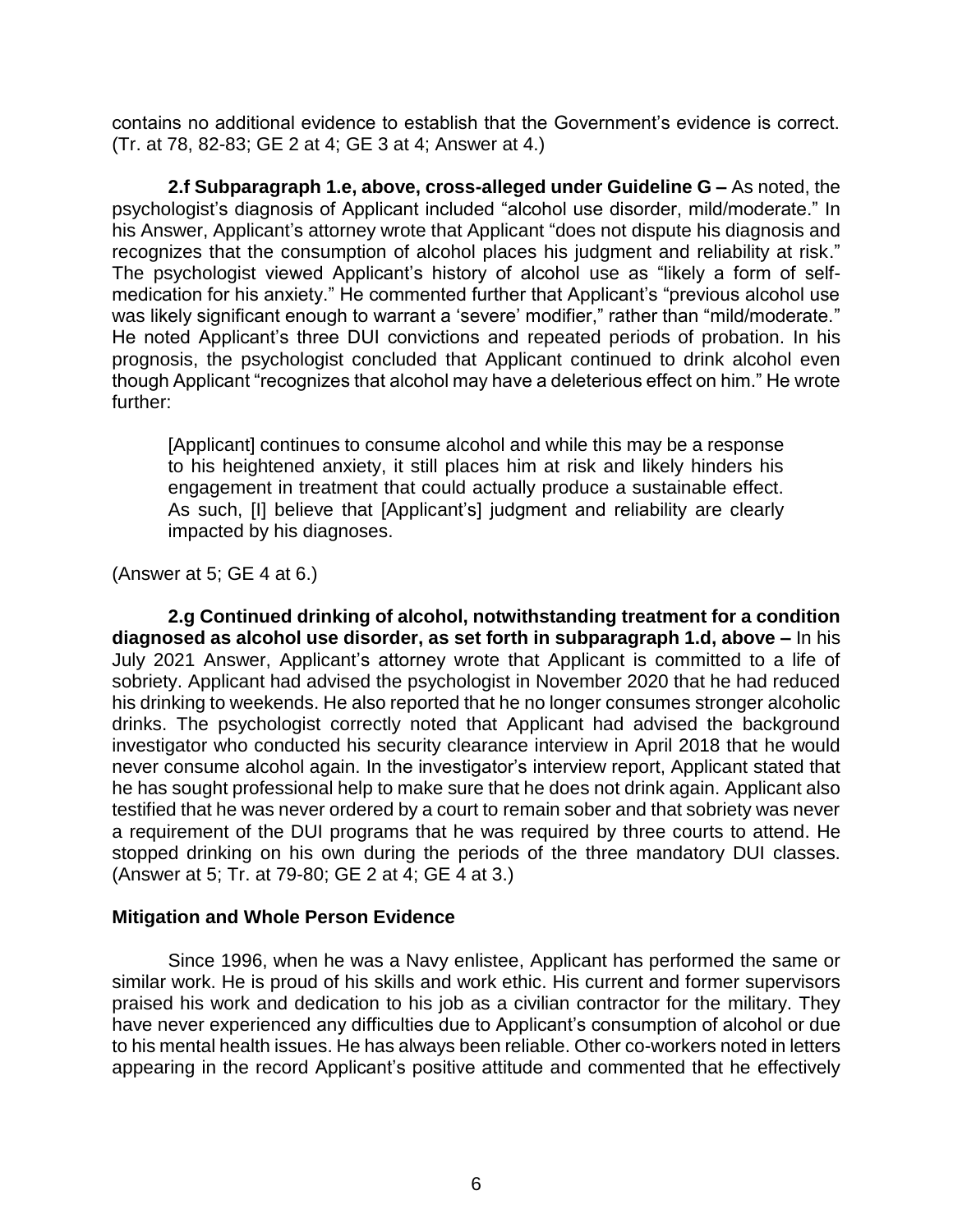trains less experienced employees. His team lead wrote that Applicant "is an exemplary employee and individual." (Tr. at 19-35; AE C-F.)

 Applicant provided his DD 214, which reflects that he was awarded several medals and ribbons during his nine years of military service. He noted proudly on his resume, which is also in the record, that he received a Letter of Commendation from his squadron in 2005 and a Letter of Appreciation from his Commanding Officer in 1998, as well as two achievement medals. (AE A at 3; AE B.)

#### **Policies**

 "[N]o one has a 'right' to a security clearance." *Department of the Navy v. Egan*, 484 U.S. 518, 528 (1988). As Commander in Chief, the President has the authority to "control access to information bearing on national security and to determine whether an individual is sufficiently trustworthy to have access to such information." *Id.* at 527. The President has authorized the Secretary of Defense or his designee to grant applicants eligibility for access to classified information "only upon a finding that it is clearly consistent with the national interest to do so." Exec. Or. 10865 § 2.

 Eligibility for a security clearance is predicated upon the applicant meeting the criteria contained in the adjudicative guidelines. These guidelines are not inflexible rules applies these guidelines in conjunction with an evaluation of the whole person. An administrative judge's overarching adjudicative goal is a fair, impartial, and commonsense about the person, past and present, favorable and unfavorable. of law. Instead, recognizing the complexities of human behavior, an administrative judge decision. An administrative judge must consider all available and reliable information

 The Government reposes a high degree of trust and confidence in persons with access to classified information. This relationship transcends normal duty hours and endures throughout off-duty hours. Decisions include, by necessity, consideration of the possible risk that the applicant may deliberately or inadvertently fail to safeguard classified information. Such decisions entail a certain degree of legally permissible extrapolation about potential, rather than actual, risk of compromise of classified information.

 Adverse clearance determinations must be made "in terms of the national interest and shall in no sense be a determination as to the loyalty of the applicant concerned." Exec. Or. 10865 § 7. Thus, a decision to deny a security clearance is merely an indication the applicant has not met the strict guidelines the President and the Secretary of Defense have established for issuing a clearance.

 Initially, the Government must establish, by substantial evidence, conditions in the personal or professional history of the applicant that may disqualify the applicant from being eligible for access to classified information. The Government has the burden of establishing controverted facts alleged in the SOR. *See Egan*, 484 U.S. at 531. "Substantial evidence" is "more than a scintilla but less than a preponderance." *See v.*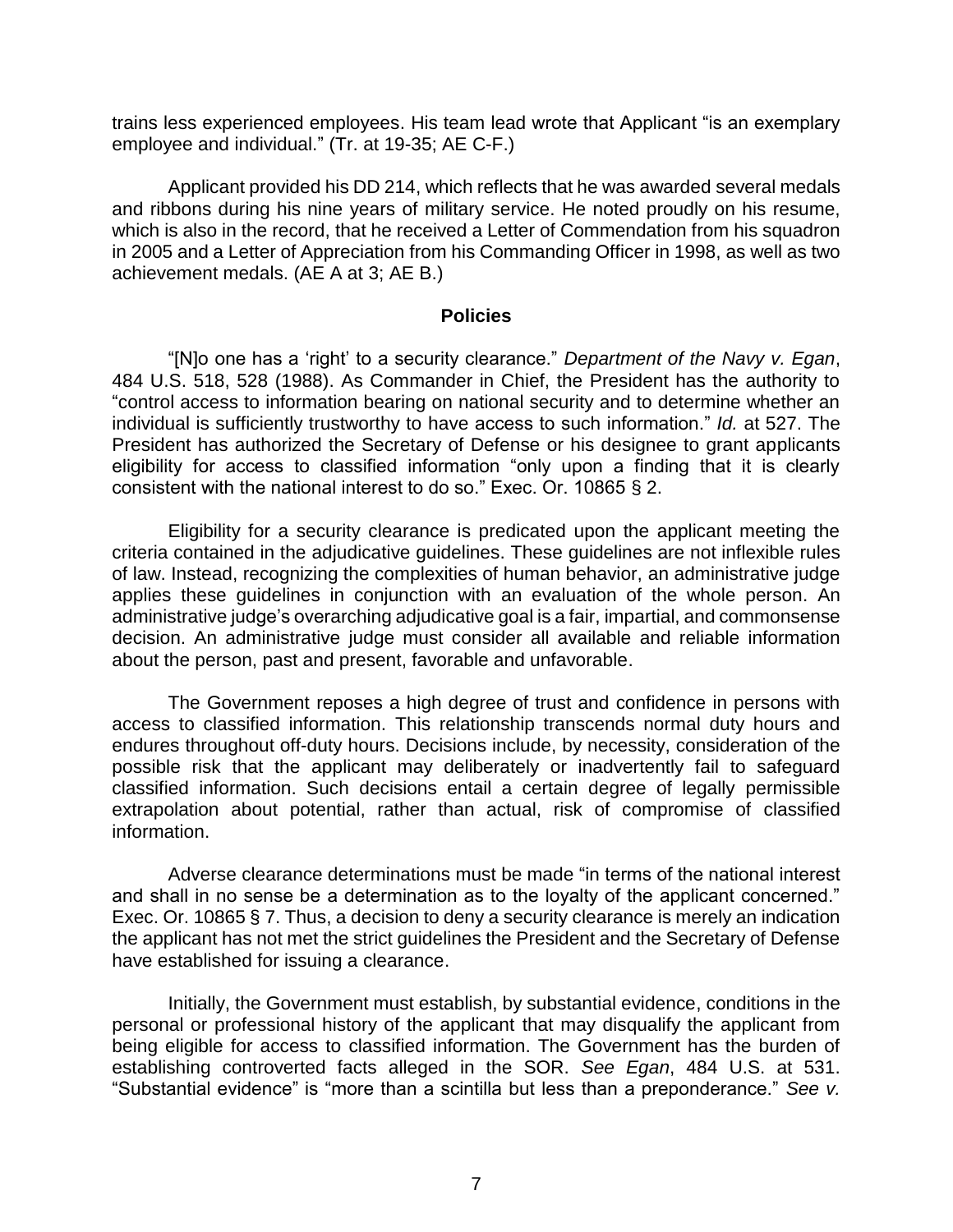*Washington Metro. Area Transit Auth.*, 36 F.3d 375, 380 (4th Cir. 1994). The guidelines presume a nexus or rational connection between proven conduct under any of the criteria listed therein and an applicant's security suitability. *See* ISCR Case No. 15-01253 at 3 (App. Bd. Apr. 20, 2016).

Once the Government establishes a disqualifying condition by substantial evidence, the burden shifts to the applicant to rebut, explain, extenuate, or mitigate the facts. Directive ¶ E3.1.15. An applicant has the burden of proving a mitigating condition, and the burden of disproving it never shifts to the Government. *See* ISCR Case No. 02- 31154 at 5 (App. Bd. Sep. 22, 2005).

An applicant "has the ultimate burden of demonstrating that it is clearly consistent with the national interest to grant or continue his security clearance." ISCR Case No. 01- 20700 at 3 (App. Bd. Dec. 19, 2002). "[S]ecurity clearance determinations should err, if they must, on the side of denials." *Egan*, 484 U.S. at 531.

## **Analysis**

## **Paragraph 1, Guideline I**

The security concern under this guideline is set out in AG ¶ 27 as follows:

Certain emotional, mental, and personality conditions can impair judgment, reliability, or trustworthiness. A formal diagnosis of a disorder is not required for there to be a concern under this guideline. A duly qualified mental health professional (e.g., clinical psychologist or psychiatrist) employed by, or acceptable to and approved by the U.S. Government, should be consulted when evaluating potentially disqualifying and mitigating information under this guideline and an opinion, including prognosis, should be sought. No negative inference concerning the standards in this guideline may be raised solely on the basis of mental health counselling.

 The following potentially disqualifying conditions under AG ¶ 28 could apply to the facts of this case:

(a) behavior that casts doubt on an individual's judgment, stability, reliability, or trustworthiness, not covered under any other guideline and that may indicate an emotional, mental, or personality condition, including, but not limited to, irresponsible, violent, self-harm, suicidal, paranoid, manipulative, impulsive, chronic lying, deceitful, exploitative, or bizarre behaviors;

(b) an opinion by a duly qualified mental health professional that the individual has a condition that may impair judgment, stability, reliability, or trustworthiness;

(c) voluntary or involuntary inpatient hospitalization; and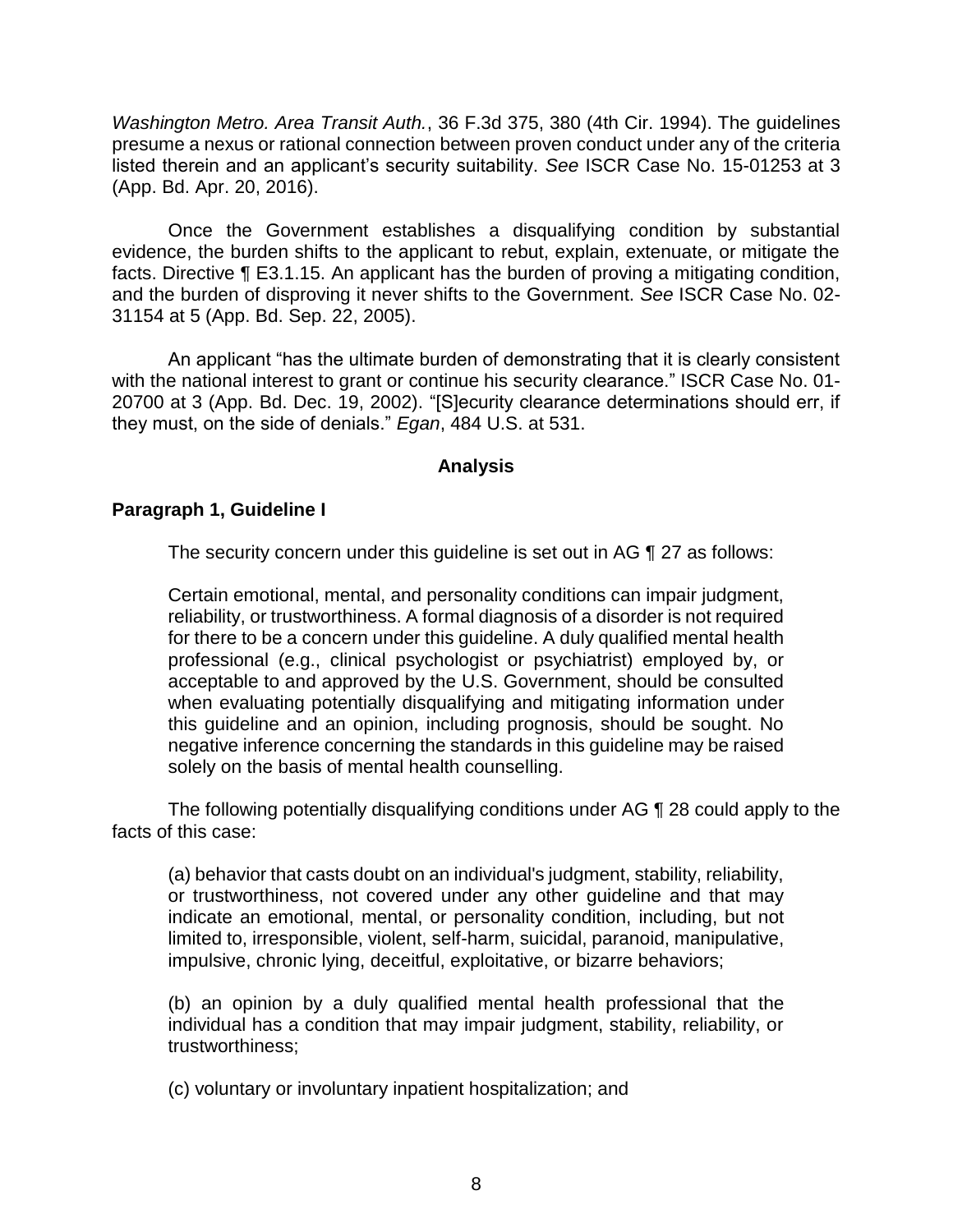(d) failure to follow a prescribed treatment plan related to a diagnosed psychological/psychiatric condition that may impair judgment, stability, reliability, or trustworthiness, including, but not limited to, failure to take prescribed medication or failure to attend required counseling sessions.

AG ¶ 28(a)-(c) have been established by the facts of this case. AG ¶ 28(d) has not been fully established by direct, clear evidence of a treatment plan that Applicant has failed to follow. Due to Applicant's dislike of the various medications that have been prescribed for him since 2009, he has not consistently taken the medications and is not presently taking any medication for his mental health condition. The record evidence, to take prescribed psychiatric medications raises a security concern given his long-time however, falls short of establishing this disqualifying condition, though Applicant's refusal psychiatric condition.

 The guideline in AG ¶ 29 contains five conditions that could mitigate security concerns arising from psychological conditions. Four of these mitigating conditions have possible applicability to the facts of this case:

 (a) the identified condition is readily controllable with treatment, and the individual has demonstrated ongoing and consistent compliance with the treatment plan;

 (b) the individual has voluntarily entered a counseling or treatment program receiving counseling or treatment with a favorable prognosis by a duly for a condition that is amenable to treatment, and the individual is currently qualified mental health professional;

 (c) recent opinion by a duly qualified mental health professional employed by, or acceptable to and approved by, the U.S. Government that an individual's previous condition is under control or in remission, and has a low probability of recurrence or exacerbation; and

 (d) the past psychological/psychiatric condition was temporary, the situation has been resolved, and the individual no longer shows indications of emotional instability.

AG ¶ 29(a), (b), and (c) have not been established. Applicant is not currently in treatment and has no treatment plan. He has not provided a favorable prognosis by a duly qualified mental health professional. The only opinion of a duly qualified mental health professional in the record is that of the Government's expert, whose opinion supports disqualification under AG ¶ 28(b).

AG ¶ 29(d) is not established. Applicant's social anxiety has been a lifelong condition that has not been resolved by medication or mental health treatment. Applicant continues to show indications of emotional instability. In November 2020, the Government's expert mental health professional determined that Applicant's anxiety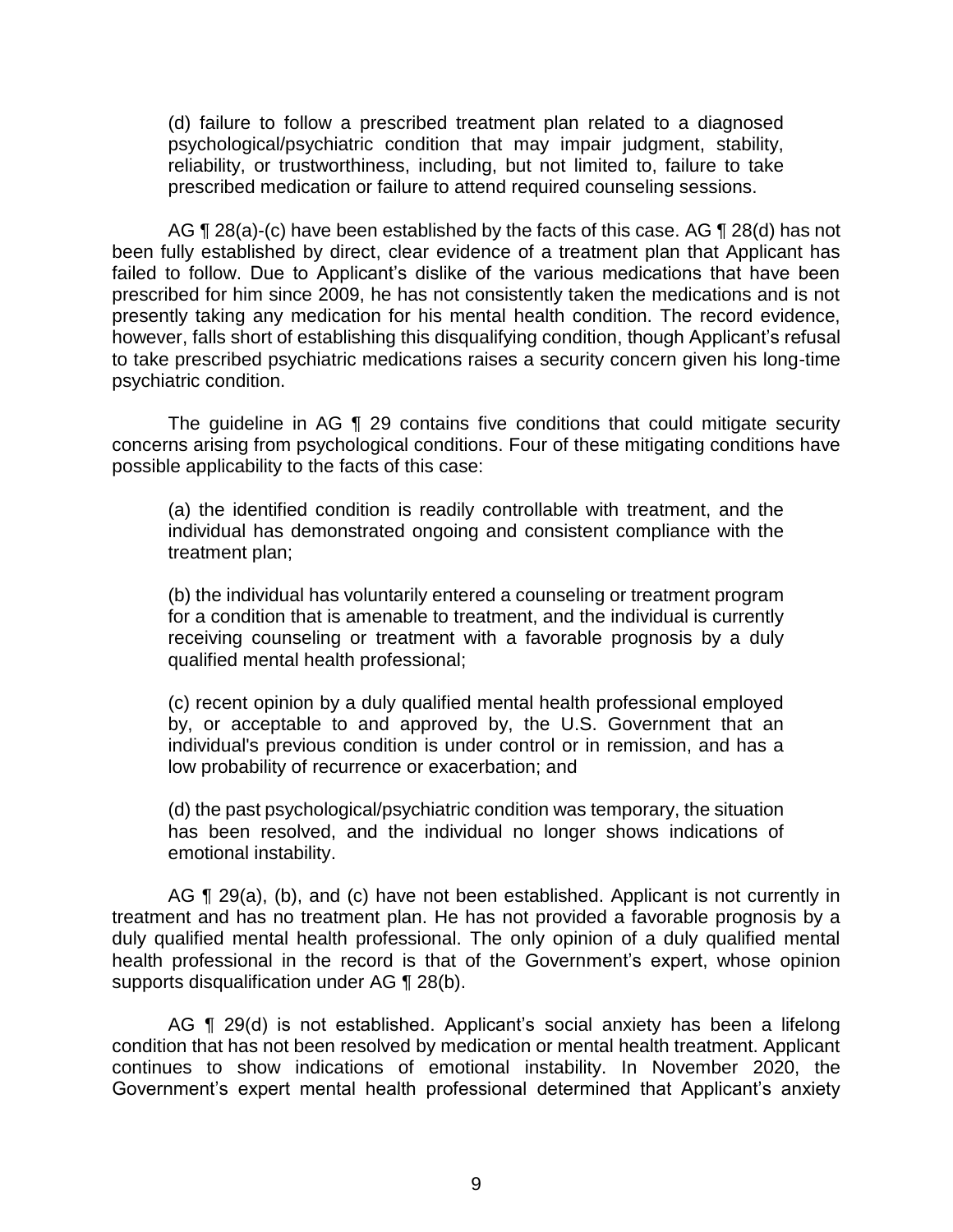impacts his judgment and reliability. In 2018, Applicant voluntarily admitted himself for treatment in part due to experiencing hallucinations for the second time in his life.

## **Paragraph 2, Guideline G**

The security concern under this guideline is set out in AG ¶ 21 as follows:

 Excessive alcohol consumption often leads to the exercise of questionable judgment or the failure to control impulses, and can raise questions about an individual's reliability and trustworthiness.

The Government's evidence and Applicant's admissions established the following conditions under AG ¶ 22 that could be disqualifying:

 (a) alcohol-related incidents away from work, such as driving while under the influence, fighting, child or spouse abuse, disturbing the peace, or other incidents of concern, regardless of the frequency of the individual's alcohol use or whether the individual has been diagnosed with alcohol use disorder;

 (c) habitual or binge consumption of alcohol to the point of impaired judgment, regardless of whether the individual is diagnosed with alcohol use disorder;

 (d) diagnosis by a duly qualified medical or mental health professional (e.g., physician, clinical psychologist, psychiatrist, or licensed clinical social worker) of alcohol use disorder;

(e) the failure to follow treatment advice once diagnosed; and

 (f) alcohol consumption, which is not in accordance with treatment recommendations, after a diagnosis of alcohol use disorder.

AG  $\P$  22(a)-(d) have been established by the facts found above. AG  $\P$  $\P$  22(e) and 28 (f) have not been fully established by the record evidence. There is no evidence in the record that Applicant ever received treatment advice that he should abstain from drinking alcohol, though it is hard to imagine that any responsible alcohol abuse counselor would not have given him such advice under the circumstances set forth in the record. The record establishes that Applicant has been diagnosed with alcohol use disorder and that until recently, he continued to drink alcohol, which in the past has led to arrests for DUI and hospitalizations. The fact that Applicant continued to drink alcohol until he was put on notice that his eligibility to continue at his job was in jeopardy due in part to his continued consumption of alcohol is an important fact in this case. It raises the possibility that if he were to be granted a clearance, he may no longer remain abstinent with the related problems his drinking has caused him in the past.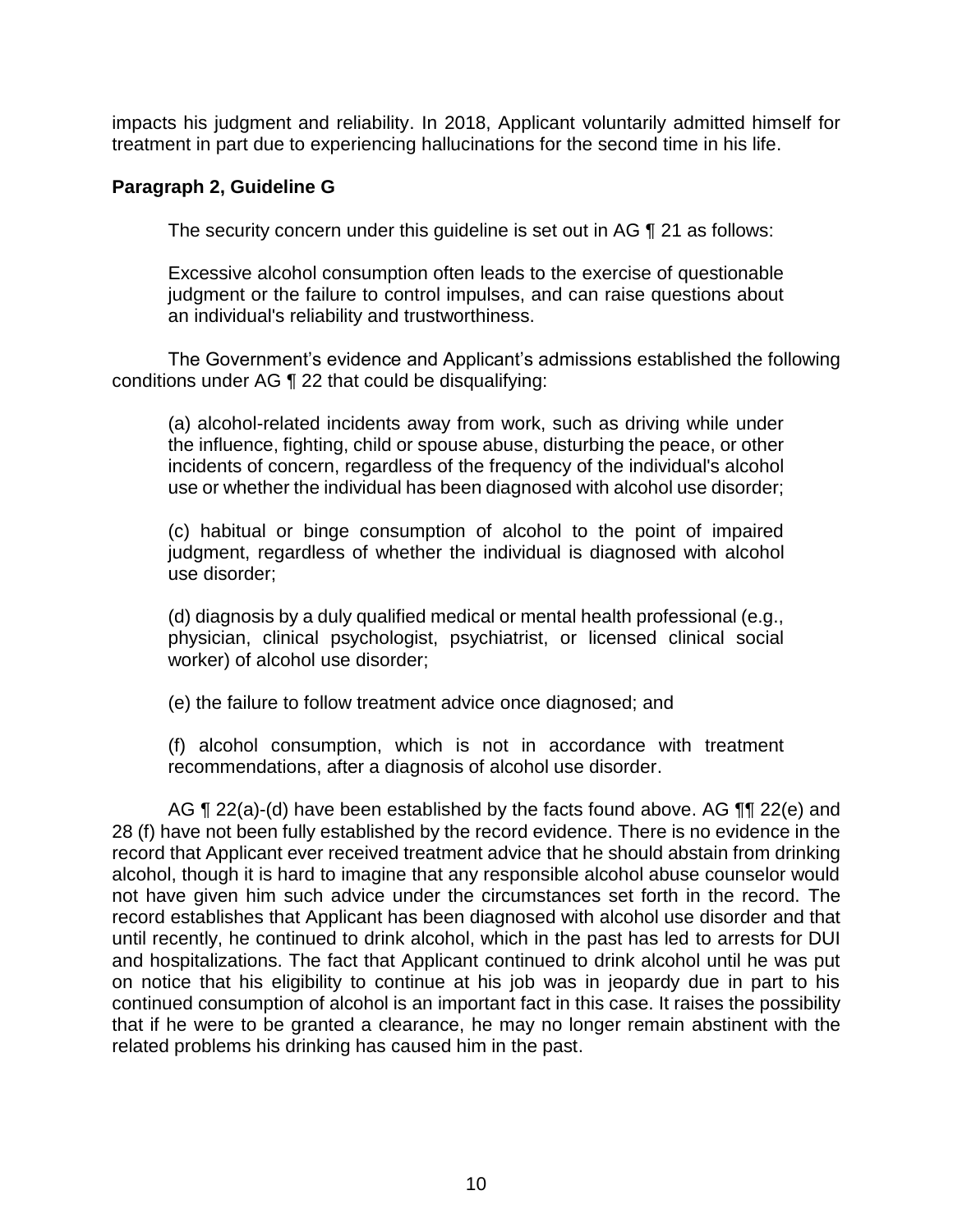The guideline in AG ¶ 23 contains four conditions that could mitigate security concerns arising from alcohol consumption. Each of these mitigating conditions have possible applicability to the facts of this case:

 (a) so much time has passed, or the behavior was so infrequent, or it happened under such unusual circumstances that it is unlikely to recur or does not cast doubt on the individual's current reliability, trustworthiness, or judgment;

 (b) the individual acknowledges his or her pattern of maladaptive alcohol use, provides evidence of actions taken to overcome this problem, and has demonstrated a clear and established pattern of modified consumption or abstinence in accordance with treatment recommendations;

 (c) the individual is participating in counseling or a treatment program, has no previous history of treatment and relapse, and is making satisfactory progress in a treatment program; and

 (d) the individual has successfully completed a treatment program along with any required aftercare, and has demonstrated a clear and established pattern of modified consumption or abstinence in accordance with treatment recommendations.

 AG ¶ 23(a) is not established. Applicant's last known abuse of alcohol in 2018 was not so long ago that it can be concluded with confidence that it is unlikely to recur. Applicant has a history of abstinence followed by periods of excessive drinking. On three occasions his excessive drinking resulted in the exercise of poor judgment when he drove under the influence of alcohol and was arrested. Applicant's history of self-medicating with alcohol, and his alcohol consumption until recently, casts doubt on his current reliability, trustworthiness, and judgment.

AG ¶ 23(b) is only partially established. Applicant has acknowledged his pattern of alcohol abuse and has sought counseling for his mental health condition and his alcohol use disorder. He has not provided evidence of actions taken to overcome this problem aside from claiming an intent to remain sober at the time of his interview in 2018 and again in 2021 at the hearing. He has not demonstrated a clear and established pattern of abstinence or modified consumption nor has he acknowledged receiving any treatment recommendations for his alcohol use disorder.

AG ¶ 23(c) is only partially established. Applicant has participated in voluntary and of treatment and relapse is significant. He is not presently participating in a treatment program. His strong employment history over a number of years is not sufficient to satisfy court-ordered alcohol counseling for many years. He is making progress, but his history his burden to show that he is making satisfactory progress at this time.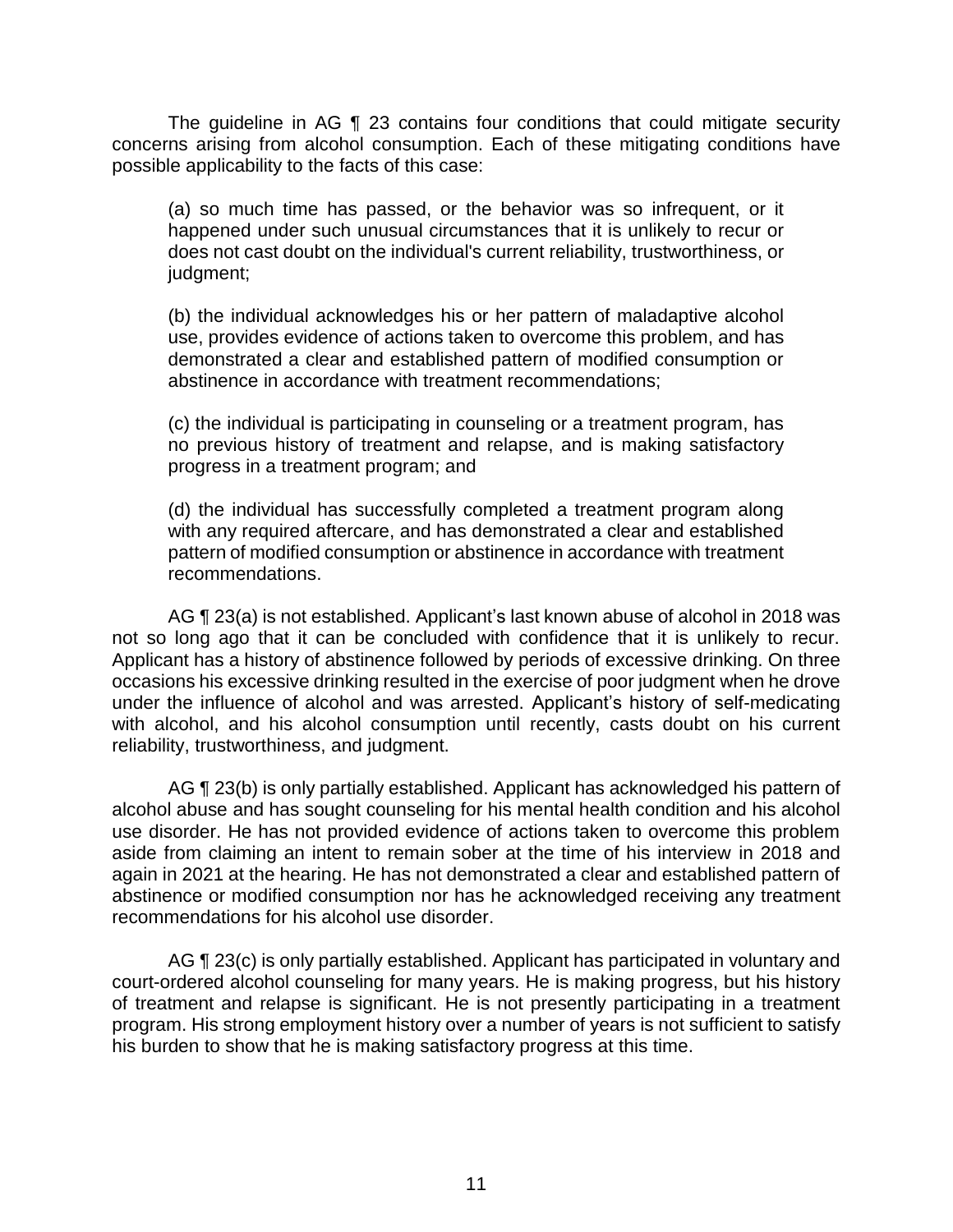AG ¶ 23(d) is only partially established. Applicant established that he received treatment when he admitted himself voluntarily for detoxification in 2018, but he has not admitted that the treatment was for his alcohol use. Moreover, he has not provided evidence of any required aftercare or demonstrated a clear and established pattern of modified consumption or abstinence in accordance with treatment recommendations.

### **Whole-Person Analysis**

Under AG ¶ 2(c), the ultimate determination of whether to grant eligibility for a security clearance must be an overall commonsense judgment based upon careful consideration of the guidelines and the whole-person concept. In applying the whole- person concept, an administrative judge must evaluate an applicant's eligibility for a security clearance by considering the totality of the applicant's conduct and all relevant circumstances and applying the adjudicative factors in AG ¶ 2(d), specifically:

(1) the nature, extent, and seriousness of the conduct; (2) the circumstances surrounding the conduct, to include knowledgeable participation; (3) the frequency and recency of the conduct; (4) the individual's age and maturity at the time of the conduct; (5) the extent to which participation is voluntary; (6) the presence or absence of rehabilitation and other permanent behavioral changes; (7) the motivation for the conduct; (8) the potential for pressure, coercion, exploitation, or duress; and (9) the likelihood of continuation or recurrence.

 I have incorporated my comments under Guidelines I and G in my whole-person analysis and applied the adjudicative factors in AG ¶ 2(d). Overall, the record evidence as described above leaves me with doubts as to Applicant's eligibility and suitability for a security clearance. After weighing the applicable disqualifying and mitigating conditions and evaluating all of the evidence in the context of the whole person, I conclude Applicant has not mitigated the security concerns raised by his psychological conditions and alcohol consumption.

## **Formal Findings**

| Paragraph 1, Guideline I:                                                         | <b>AGAINST APPLICANT</b>                                              |
|-----------------------------------------------------------------------------------|-----------------------------------------------------------------------|
| Subparagraphs 1.a through 1.e:                                                    | <b>Against Applicant</b>                                              |
| Paragraph 2, Guideline G:                                                         | <b>AGAINST APPLICANT</b>                                              |
| Subparagraphs 2.a through 2.d:<br>Subparagraph 2.e:<br>Subparagraphs 2.f and 2.g: | <b>Against Applicant</b><br>For Applicant<br><b>Against Applicant</b> |